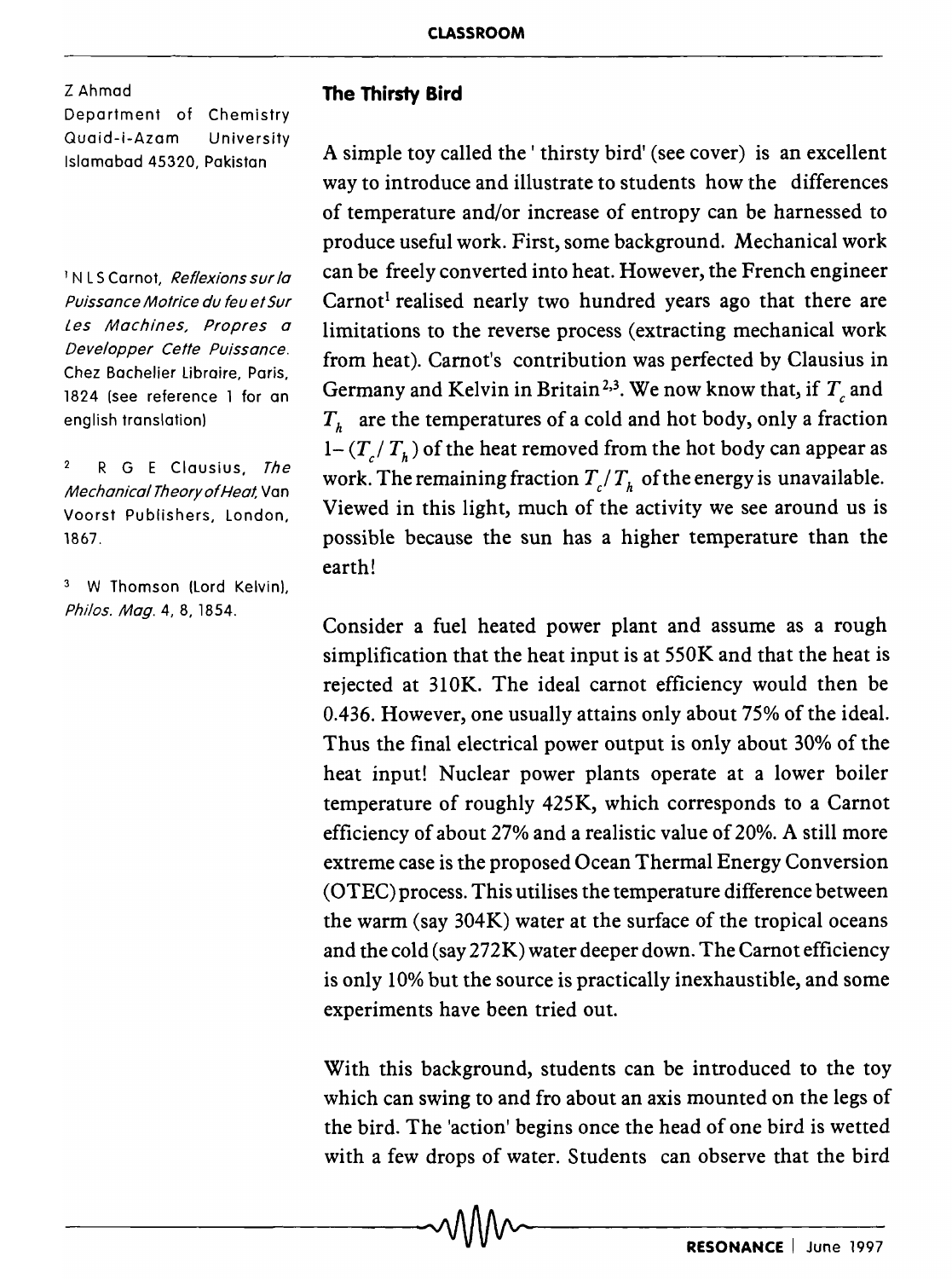

Figure 1 Schematic diagram of the thirsty bird.

starts to swing back and forth till it dips its beak in the water, after which the oscillations become smaller. After appearing to have its fill, the bird raises its head. But soon, the bird becomes 'thirsty' again and the cycle is repeated. In principle, these mechanical oscillations could be tapped to produce useful work. One can challenge the class to explain how the bird functions. It is surely not a perpetual motion machine! What is its source of energy and what is the sink? Could such devices be made practical?

## Description

The evaporation of water from the surface of the receptacle H (bird's head) where a water absorbent material has been attached produces cooling and thus contraction in volume of the air inside H (see *Figure* 1). The high vapour pressure liquid is forced through the tube from the tail, T, to the head, H. As the mass of H increases, that of T diminishes. The center of gravity rises towards H. The bird pivots (around the axis) and H tilts down towards the water cup, C. As H is lowered, the end of the tube dipping into the liquid contained in the receptacle T becomes exposed permitting pressure equalization and liquid flow back from H to T. The bird returns to a vertical position, and the cycle is repeated, as long as a temperature difference is maintained, which means until the source of water is consumed or the liquids in Hand T arrive at the same temperature.